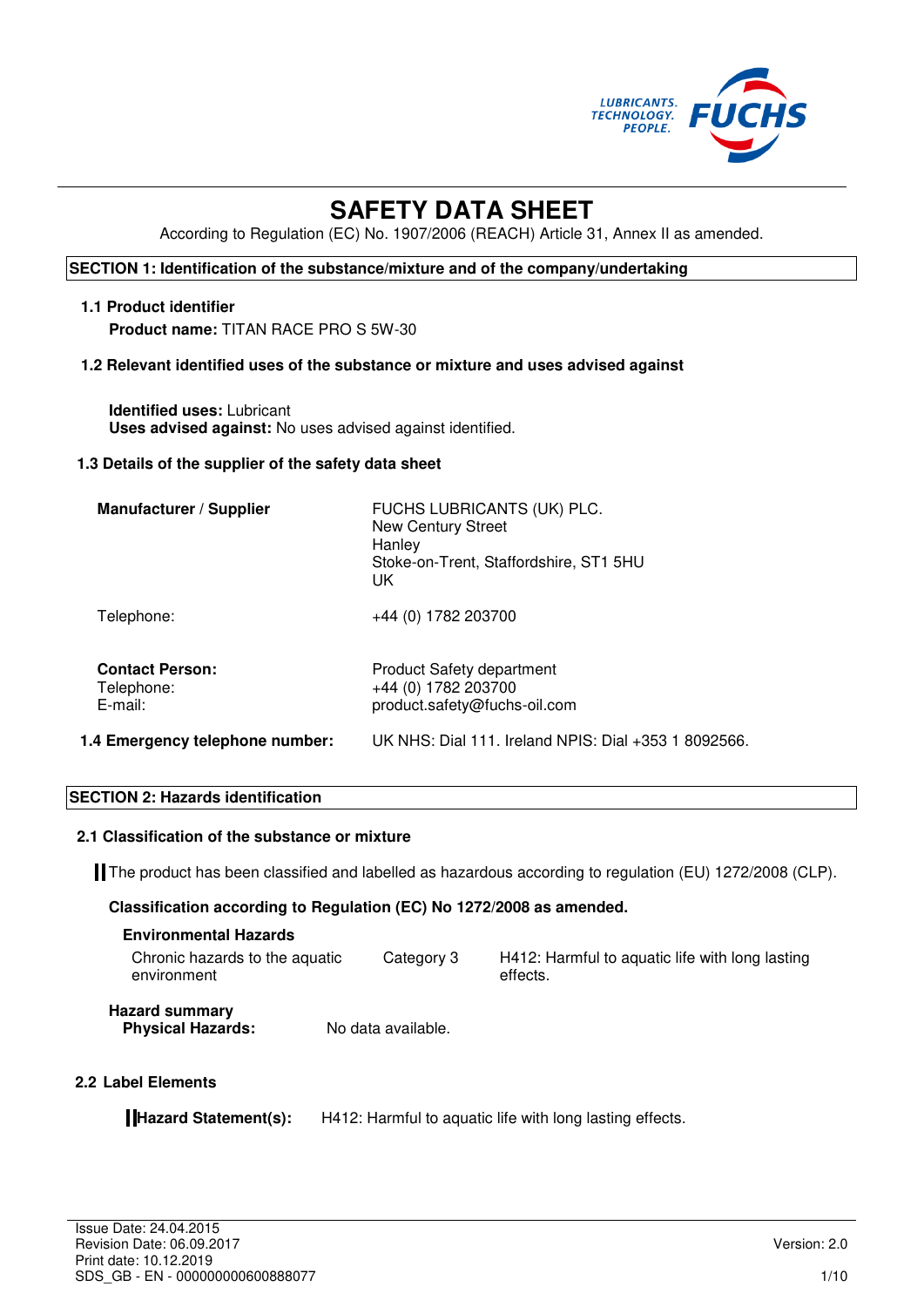

| <b>Precautionary Statements</b>       |                                                                                                                                                                                                                                                              |
|---------------------------------------|--------------------------------------------------------------------------------------------------------------------------------------------------------------------------------------------------------------------------------------------------------------|
| <b>I</b> Prevention:                  | P273: Avoid release to the environment.                                                                                                                                                                                                                      |
| Disposal:                             | P501: Dispose of contents/container to an appropriate treatment and<br>disposal facility in accordance with applicable laws and regulations,<br>and product characteristics at time of disposal.                                                             |
| <b>Supplemental label information</b> | EUH208: Contains Ca sulfonate. May produce an allergic reaction.                                                                                                                                                                                             |
| 2.3 Other hazards:                    | By handling of mineral oil products and chemical products no particular<br>hazard is known when normal precautions (item 7) and personal protective<br>equipment (item 8) are kept. The product may not be released into the<br>environment without control. |

# **SECTION 3: Composition/information on ingredients**

# **3.2 Mixtures**

**General information:** Mixture of synthetic base oils with additives.

| <b>Chemical name</b>       | <b>Ildentifier</b>        | <b>Concentration</b> * | <b>REACH Registration Notes</b><br>INo. |  |
|----------------------------|---------------------------|------------------------|-----------------------------------------|--|
| Phenolic antioxidant agent | <b>IEINECS: 204-884-0</b> | $10.25 - 1.00\%$       | 101-2119490822-33                       |  |
| Ca sulfonate               | <b>Confidential</b>       | $0.10 - 1.00\%$        | Confidential                            |  |

\* All concentrations are percent by weight unless ingredient is a gas. Gas concentrations are in percent by volume.PBT: persistent, bioaccumulative and toxic substance.

vPvB: very persistent and very bioaccumulative substance.

# **Classification**

| <b>Chemical name</b>       | <b>Identifier</b> | <b>Classification</b> |                                                                              |
|----------------------------|-------------------|-----------------------|------------------------------------------------------------------------------|
| Phenolic antioxidant agent | EINECS: 204-884-0 | ICLP:                 | Aquatic Acute 1; H400, Aquatic Chronic 1; H410, Skin<br><b>Irrit. 2:H315</b> |
| <b>Ca sulfonate</b>        | Confidential      | CLP:                  | Skin Sens. 1:H317                                                            |

CLP: Regulation No. 1272/2008.

For the wording of the listed hazard statements refer to section 16.

# **SECTION 4: First aid measures**

General: **Instantly remove any clothing soiled by the product.** 

#### **4.1 Description of first aid measures**

| Inhalation:          | Supply fresh air; consult doctor in case of symptoms.               |
|----------------------|---------------------------------------------------------------------|
| Eye contact:         | Promptly wash eyes with plenty of water while lifting the eye lids. |
| <b>Skin Contact:</b> | Wash with soap and water.                                           |
| Ingestion:           | Rinse mouth thoroughly.                                             |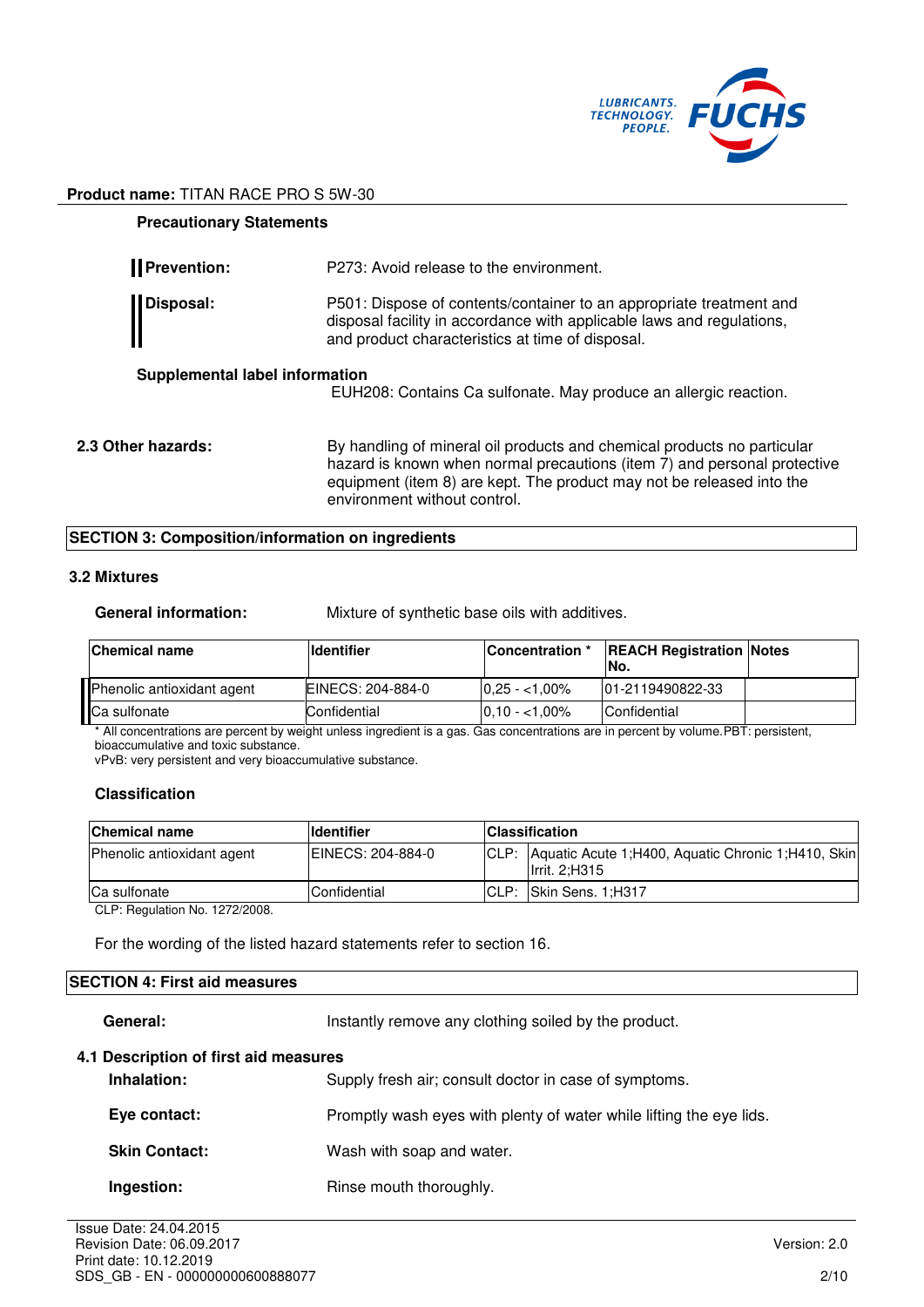

**4.2 Most important symptoms and effects, both acute and delayed:**  May cause skin and eye irritation. **4.3 Indication of any immediate medical attention and special treatment needed** Get medical attention if symptoms occur. **SECTION 5: Firefighting measures** 

| 5.1 Extinguishing media                                                        |                                                                                                                                                                                                                                                                                           |
|--------------------------------------------------------------------------------|-------------------------------------------------------------------------------------------------------------------------------------------------------------------------------------------------------------------------------------------------------------------------------------------|
| Suitable extinguishing<br>media:                                               | CO2, fire extinguishing powder or fog like water spraying. Extinguish larger<br>fires with alcohol resistant foam or spray water with suitable surfactant<br>added                                                                                                                        |
| Unsuitable extinguishing<br>media:                                             | Water with a full water jet.                                                                                                                                                                                                                                                              |
| 5.2 Special hazards arising<br>from the substance or<br>mixture:               | During fire, gases hazardous to health may be formed.                                                                                                                                                                                                                                     |
| 5.3 Advice for firefighters                                                    |                                                                                                                                                                                                                                                                                           |
| <b>Special fire fighting</b><br>procedures:                                    | Move container from fire area if it can be done without risk. Dispose of fire<br>debris and contaminated fire fighting water inaccordance with official<br>regulations. Collect contaminated fire fighting water separately. It must not<br>enter drains.                                 |
| <b>Special protective</b><br>equipment for fire-fighters:                      | Self-contained breathing apparatus and full protective clothing must be<br>worn in case of fire.                                                                                                                                                                                          |
| <b>SECTION 6: Accidental release measures</b>                                  |                                                                                                                                                                                                                                                                                           |
| 6.1 Personal precautions,<br>protective equipment and<br>emergency procedures: | In case of spills, beware of slippery floors and surfaces.                                                                                                                                                                                                                                |
| <b>6.2 Environmental Precautions:</b>                                          | Avoid release to the environment. Prevent further leakage or spillage if safe<br>to do so. Prevent from spreading (e.g. by binding or oil barriers).<br>Environmental manager must be informed of all major spillages. Do not<br>allow to enter drainage system, surface or ground water. |

- **6.3 Methods and material for containment and cleaning up:**  Absorb with liquid-binding material (sand, diatomite, acidbinders, universal binders, sawdust). Dispose of the material collected according to regulations. Stop the flow of material, if this is without risk.
- **6.4 Reference to other sections:**  See Section 8 of the SDS for Personal Protective Equipment. See Section 7 for information on safe handling See Section 13 for information on disposal.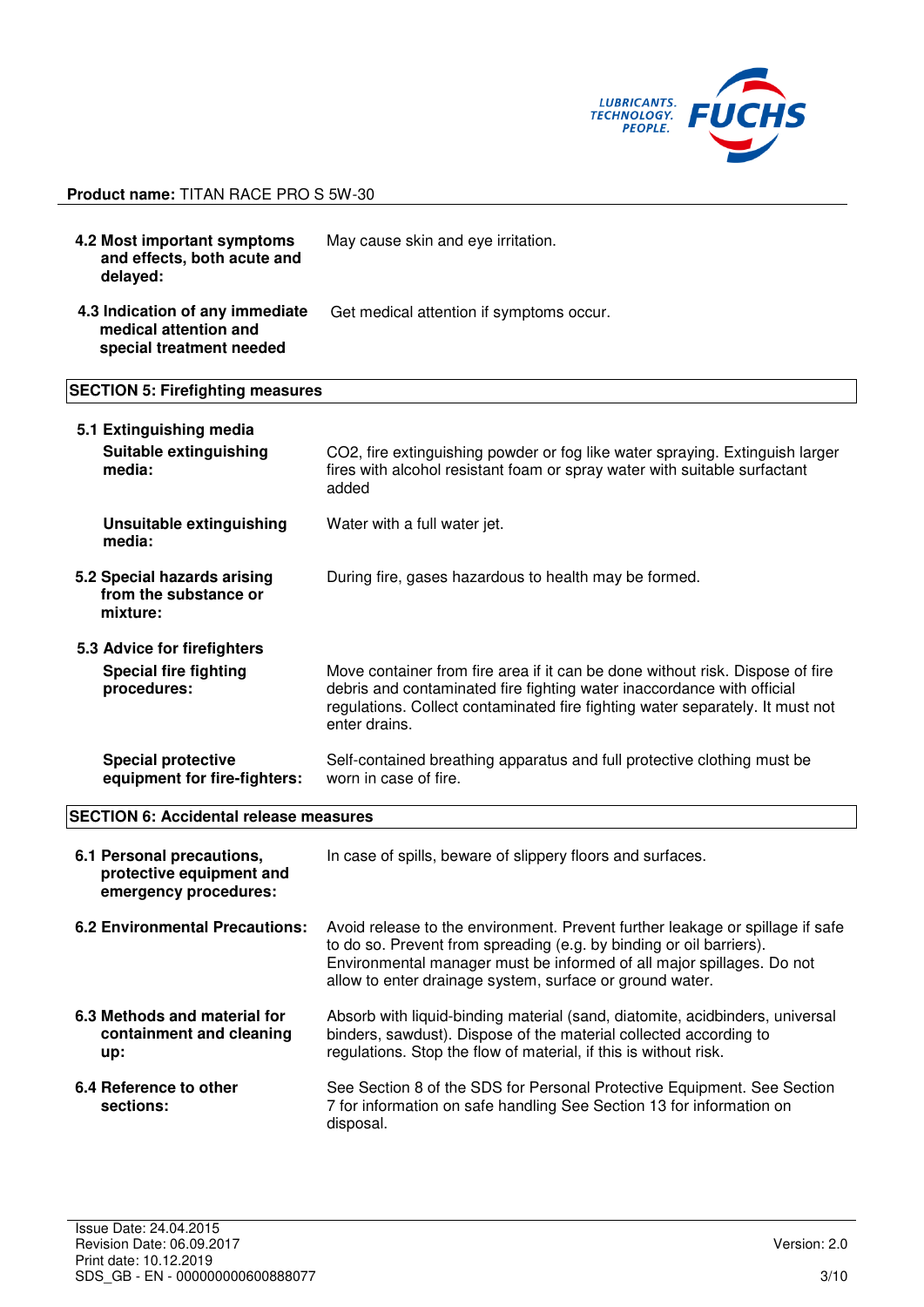

| <b>SECTION 7: Handling and storage:</b>                                     |                                                                                                                                                                                                                                                                                                                                                                                                                                                                                                       |  |
|-----------------------------------------------------------------------------|-------------------------------------------------------------------------------------------------------------------------------------------------------------------------------------------------------------------------------------------------------------------------------------------------------------------------------------------------------------------------------------------------------------------------------------------------------------------------------------------------------|--|
| 7.1 Precautions for safe<br>handling:                                       | Prevent formation of aerosols. Do not eat, drink or smoke when working<br>with the product. Take usual precautions when handling mineral oil<br>products or chemical products. Observe good industrial hygiene practices.<br>Provide adequate ventilation.                                                                                                                                                                                                                                            |  |
| 7.2 Conditions for safe storage,<br>including any<br>incompatibilities:     | Local regulations concerning handling and storage of waterpolluting<br>products have to be followed. Do not heat up to temperatures close to the<br>flash point.                                                                                                                                                                                                                                                                                                                                      |  |
| 7.3 Specific end use(s):                                                    | not applicable                                                                                                                                                                                                                                                                                                                                                                                                                                                                                        |  |
| <b>Storage Class:</b>                                                       | 10, Combustible liquids                                                                                                                                                                                                                                                                                                                                                                                                                                                                               |  |
| <b>SECTION 8: Exposure controls/personal protection</b>                     |                                                                                                                                                                                                                                                                                                                                                                                                                                                                                                       |  |
| <b>8.1 Control Parameters</b><br><b>Occupational Exposure Limits</b>        | None of the components have assigned exposure limits.                                                                                                                                                                                                                                                                                                                                                                                                                                                 |  |
| <b>8.2 Exposure controls</b><br><b>Appropriate engineering</b><br>controls: | Provide adequate ventilation. Ventilation rates should be matched to<br>conditions. If applicable, use process enclosures, local exhaust ventilation,<br>or other engineering controls to maintain airborne levels below<br>recommended exposure limits. If exposure limits have not been<br>established, maintain airborne levels to an acceptable level.                                                                                                                                            |  |
|                                                                             | Individual protection measures, such as personal protective equipment                                                                                                                                                                                                                                                                                                                                                                                                                                 |  |
| <b>General information:</b>                                                 | Wash hands before breaks and after work. Use personal protective<br>equipment as required. Personal protection equipment should be chosen<br>according to the CEN standards and in discussion with the supplier of the<br>personal protective equipment. The usual precautionary measures should<br>be adhered to inhandling the chemicals or the mineral oil products.                                                                                                                               |  |
| Eye/face protection:                                                        | Safety glasses (EN 166) recommended during refilling.                                                                                                                                                                                                                                                                                                                                                                                                                                                 |  |
| <b>Skin protection</b><br><b>Hand Protection:</b>                           | Material: Nitrile butyl rubber (NBR).<br>Min. Breakthrough time: >= 480 min<br>Recommended thickness of the material: >= 0,38 mm<br>Avoid long-term and repeated skin contact. Suitable gloves can be<br>recommended by the glove supplier. Use skin protection cream for<br>preventive skin protection. Protective gloves, where permitted in acc. to<br>safety directions. The exact break through time has to be found out by the<br>manufacturer of the protective gloves and has to be observed. |  |
| Other:                                                                      | Do not carry cleaning cloths impregnated with the product in trouser<br>pockets. Wear suitable protective clothing.                                                                                                                                                                                                                                                                                                                                                                                   |  |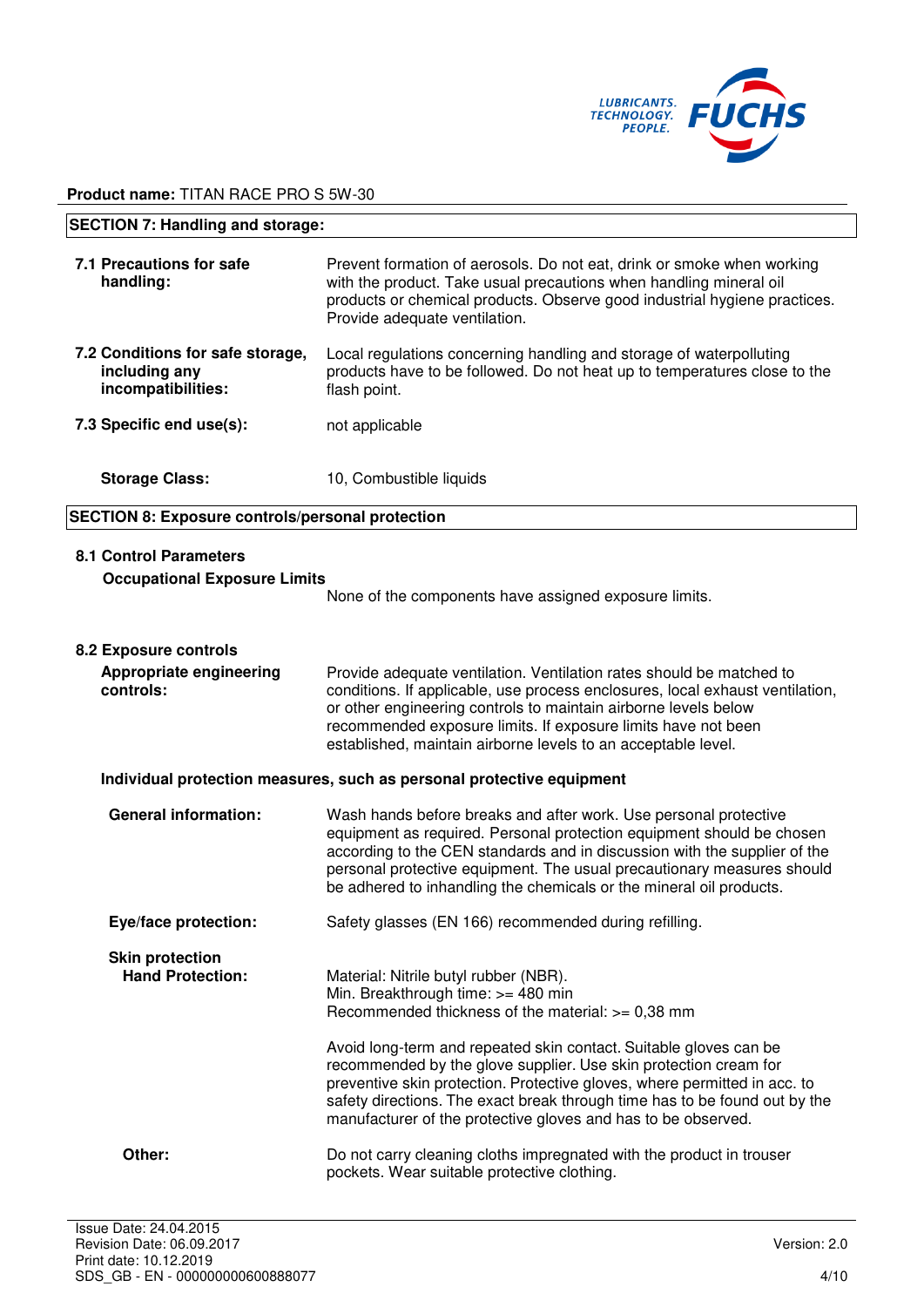

| <b>Respiratory Protection:</b> | Ensure good ventilation/exhaustion at the workplace. Avoid breathing<br>vapour/aerosol.                                                                                                                                                                     |
|--------------------------------|-------------------------------------------------------------------------------------------------------------------------------------------------------------------------------------------------------------------------------------------------------------|
| <b>Thermal hazards:</b>        | Not known.                                                                                                                                                                                                                                                  |
| <b>Hygiene measures:</b>       | Always observe good personal hygiene measures, such as washing after<br>handling the material and before eating, drinking, and/or smoking. Routinely<br>wash work clothing to remove contaminants. Discard contaminated<br>footwear that cannot be cleaned. |
| <b>Environmental Controls:</b> | No data available.                                                                                                                                                                                                                                          |

# **SECTION 9: Physical and chemical properties**

# **9.1 Information on basic physical and chemical properties**

| Appearance                               |                                       |
|------------------------------------------|---------------------------------------|
| <b>Physical state:</b>                   | liquid                                |
| Form:                                    | liquid                                |
| Color:                                   | <b>Brown</b>                          |
| Odor:                                    | Characteristic                        |
| <b>Odor Threshold:</b>                   | Not applicable for mixtures           |
| pH:                                      | not applicable                        |
| <b>Freezing point:</b>                   | Not applicable for mixtures           |
| <b>Boiling Point:</b>                    | No data available.                    |
| <b>Flash Point:</b>                      | 193 °C                                |
| <b>Evaporation Rate:</b>                 | Not applicable for mixtures           |
| Flammability (solid, gas):               | Value not relevant for classification |
| Flammability Limit - Upper (%)-:         | Not applicable for mixtures           |
| Flammability Limit - Lower (%)-:         | Not applicable for mixtures           |
| Vapor pressure:                          | Not applicable for mixtures           |
| Vapor density (air=1):                   | Not applicable for mixtures           |
| Density:                                 | 0,86 g/cm3 $(15 °C)$                  |
| Solubility(ies)                          |                                       |
| <b>Solubility in Water:</b>              | Insoluble in water                    |
| Solubility (other):                      | No data available.                    |
| Partition coefficient (n-octanol/water): | Not applicable for mixtures           |
| <b>Autoignition Temperature:</b>         | Value not relevant for classification |
| <b>Decomposition Temperature:</b>        | Value not relevant for classification |
| Kinematic viscosity:                     | 65 mm2/s (40 °C)                      |
| <b>Explosive properties:</b>             | Value not relevant for classification |
| <b>Oxidizing properties:</b>             | Value not relevant for classification |
| 9.2 Other information                    | No data available.                    |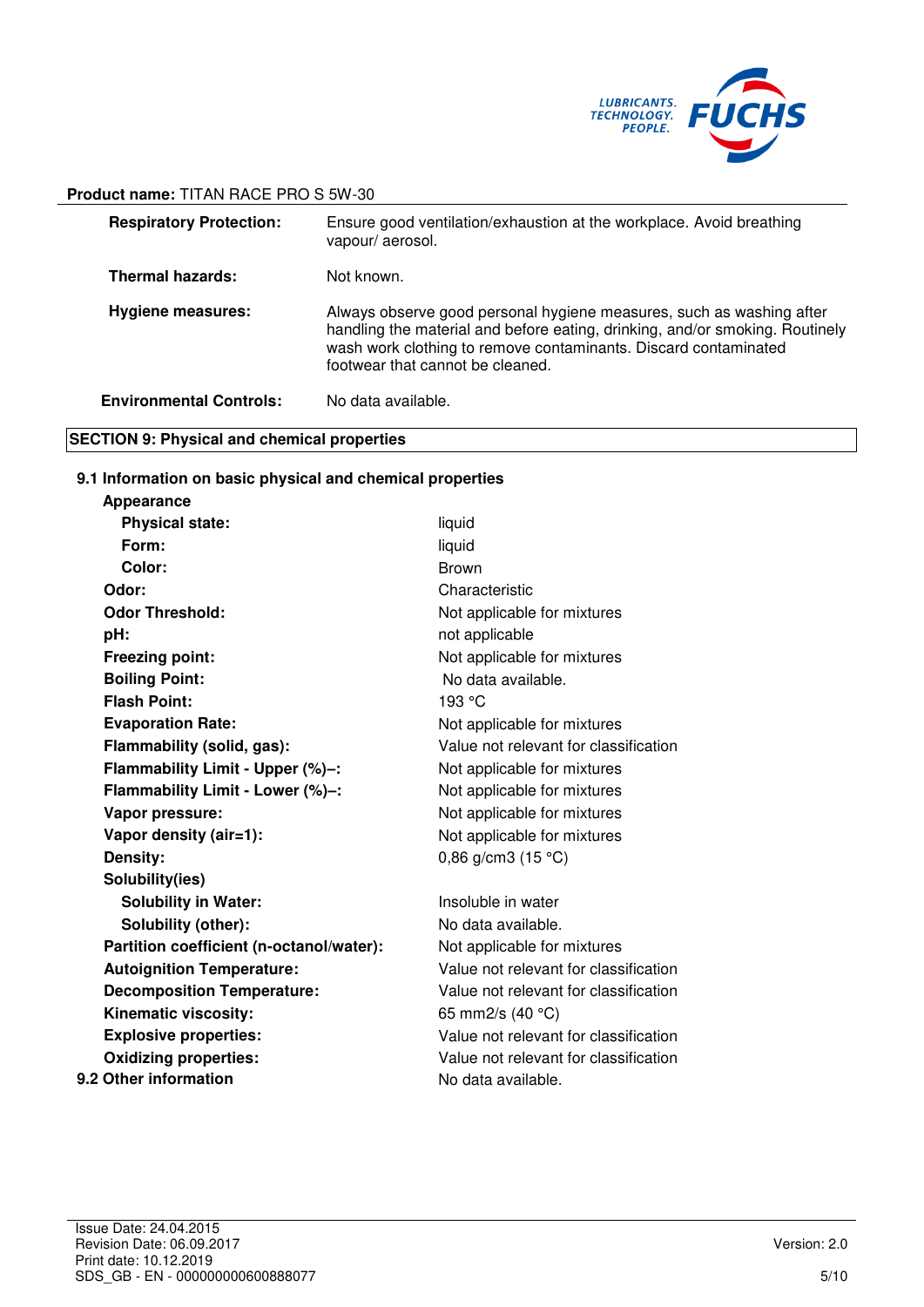

| <b>SECTION 10: Stability and reactivity</b>                  |                                                                                                                                                                                       |  |
|--------------------------------------------------------------|---------------------------------------------------------------------------------------------------------------------------------------------------------------------------------------|--|
| 10.1 Reactivity:                                             | Stable under normal use conditions.                                                                                                                                                   |  |
| 10.2 Chemical Stability:                                     | Stable under normal use conditions.                                                                                                                                                   |  |
| 10.3 Possibility of hazardous<br>reactions:                  | Stable under normal use conditions.                                                                                                                                                   |  |
| 10.4 Conditions to avoid:                                    | Stable under normal use conditions.                                                                                                                                                   |  |
| 10.5 Incompatible Materials:                                 | Strong oxidizing substances. Strong acids. Strong bases.                                                                                                                              |  |
| 10.6 Hazardous Decomposition<br><b>Products:</b>             | Thermal decomposition or combustion may liberate carbon oxides and<br>other toxic gases or vapors.                                                                                    |  |
| <b>SECTION 11: Toxicological information</b>                 |                                                                                                                                                                                       |  |
| 11.1 Information on toxicological effects                    |                                                                                                                                                                                       |  |
| <b>Acute toxicity</b>                                        |                                                                                                                                                                                       |  |
| Oral<br>Product:                                             | Not classified for acute toxicity based on available data.                                                                                                                            |  |
| Specified substance(s)<br>Phenolic antioxidant<br>agent      | LD 50 (Rat): $> 5.001$ mg/kg                                                                                                                                                          |  |
| <b>Dermal</b><br><b>Product:</b>                             |                                                                                                                                                                                       |  |
| <b>Specified substance(s)</b>                                | Not classified for acute toxicity based on available data.                                                                                                                            |  |
| Phenolic antioxidant<br>agent                                | LD 50 (Rabbit): $> 10.000$ mg/kg                                                                                                                                                      |  |
| <b>Inhalation</b><br><b>Product:</b>                         | Not classified for acute toxicity based on available data.                                                                                                                            |  |
| <b>Skin Corrosion/Irritation:</b><br><b>Product:</b>         | Based on available data, the classification criteria are not met.                                                                                                                     |  |
| <b>Serious Eye Damage/Eye Irritation:</b><br><b>Product:</b> | Based on available data, the classification criteria are not met.                                                                                                                     |  |
| <b>Respiratory or Skin Sensitization:</b><br><b>Product:</b> | Skin sensitizer: Based on available data, the classification criteria are not<br>met.<br>Respiratory sensitizer: Based on available data, the classification criteria<br>are not met. |  |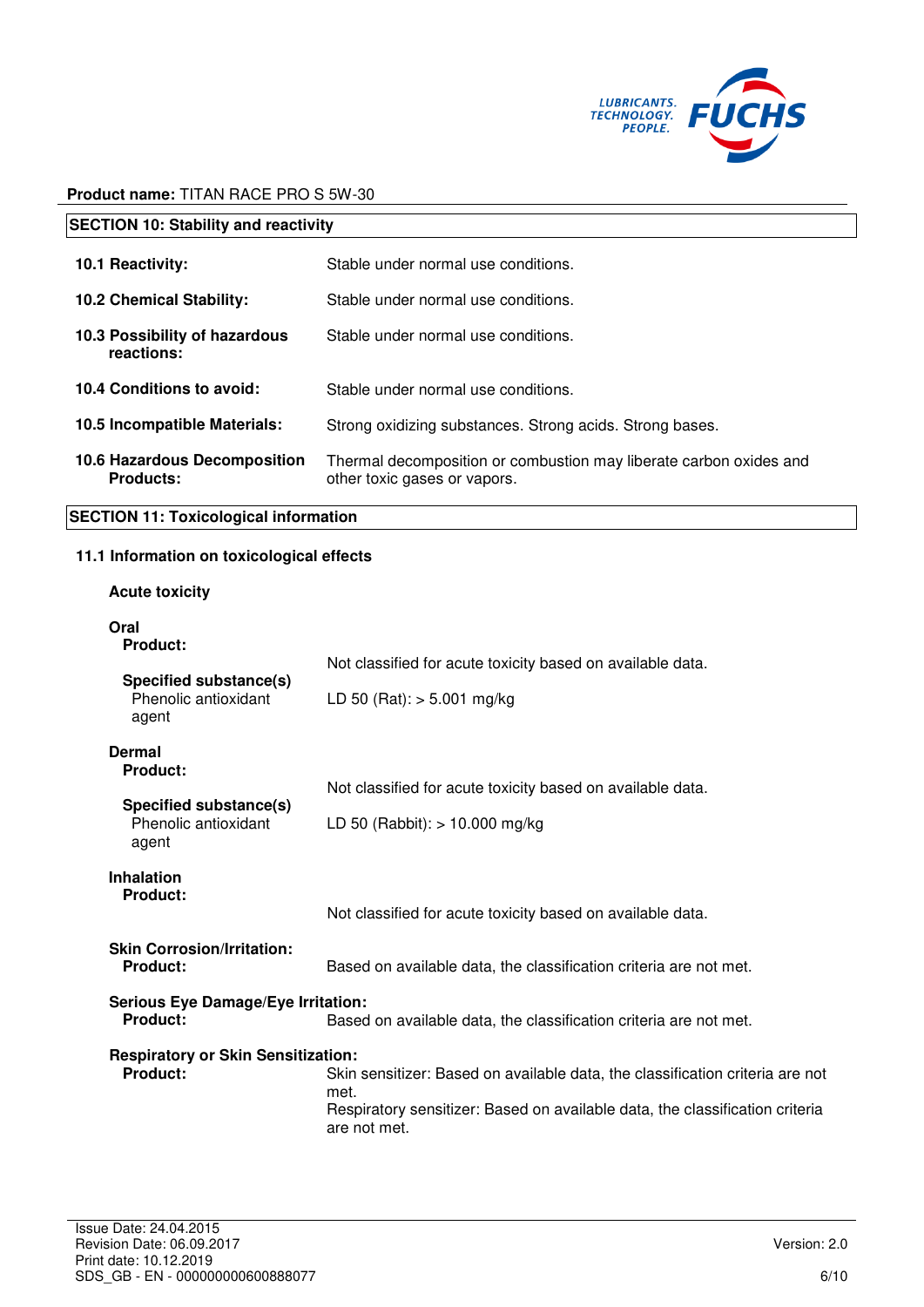

| <b>Germ Cell Mutagenicity</b><br><b>Product:</b>                             | Based on available data, the classification criteria are not met. |
|------------------------------------------------------------------------------|-------------------------------------------------------------------|
| Carcinogenicity<br><b>Product:</b>                                           | Based on available data, the classification criteria are not met. |
| <b>Reproductive toxicity</b><br><b>Product:</b>                              | Based on available data, the classification criteria are not met. |
| Specific Target Organ Toxicity - Single Exposure<br><b>Product:</b>          | Based on available data, the classification criteria are not met. |
| <b>Specific Target Organ Toxicity - Repeated Exposure</b><br><b>Product:</b> | Based on available data, the classification criteria are not met. |
| <b>Aspiration Hazard</b><br>Product:                                         | Based on available data, the classification criteria are not met. |
| Other adverse effects:                                                       | No data available.                                                |

# **SECTION 12: Ecological information**

# **12.1 Toxicity**

| <b>Acute toxicity</b><br><b>Product:</b>                                                     | Based on available data, the classification criteria are not met. |  |  |
|----------------------------------------------------------------------------------------------|-------------------------------------------------------------------|--|--|
| <b>Fish</b><br>Specified substance(s)<br>Phenolic antioxidant<br>agent                       | LC 50 (Fish, 96 h): 0,11 mg/l                                     |  |  |
| <b>Aquatic Invertebrates</b><br>Specified substance(s)<br>Phenolic antioxidant<br>agent      | EC 50 (Water Flea, 48 h): 0,45 mg/l                               |  |  |
| <b>Chronic ToxicityProduct:</b>                                                              | Based on available data, the classification criteria are met.     |  |  |
| <b>Toxicity to Aquatic Plants</b><br>Specified substance(s)<br>Phenolic antioxidant<br>agent | EC 50 (Alga, 72 h): 3,6 mg/l                                      |  |  |
| 12.2 Persistence and Degradability                                                           |                                                                   |  |  |
| <b>Biodegradation</b><br>Product:                                                            | Not applicable for mixtures                                       |  |  |
| 12.3 Bioaccumulative potential<br><b>Product:</b>                                            | Not applicable for mixtures                                       |  |  |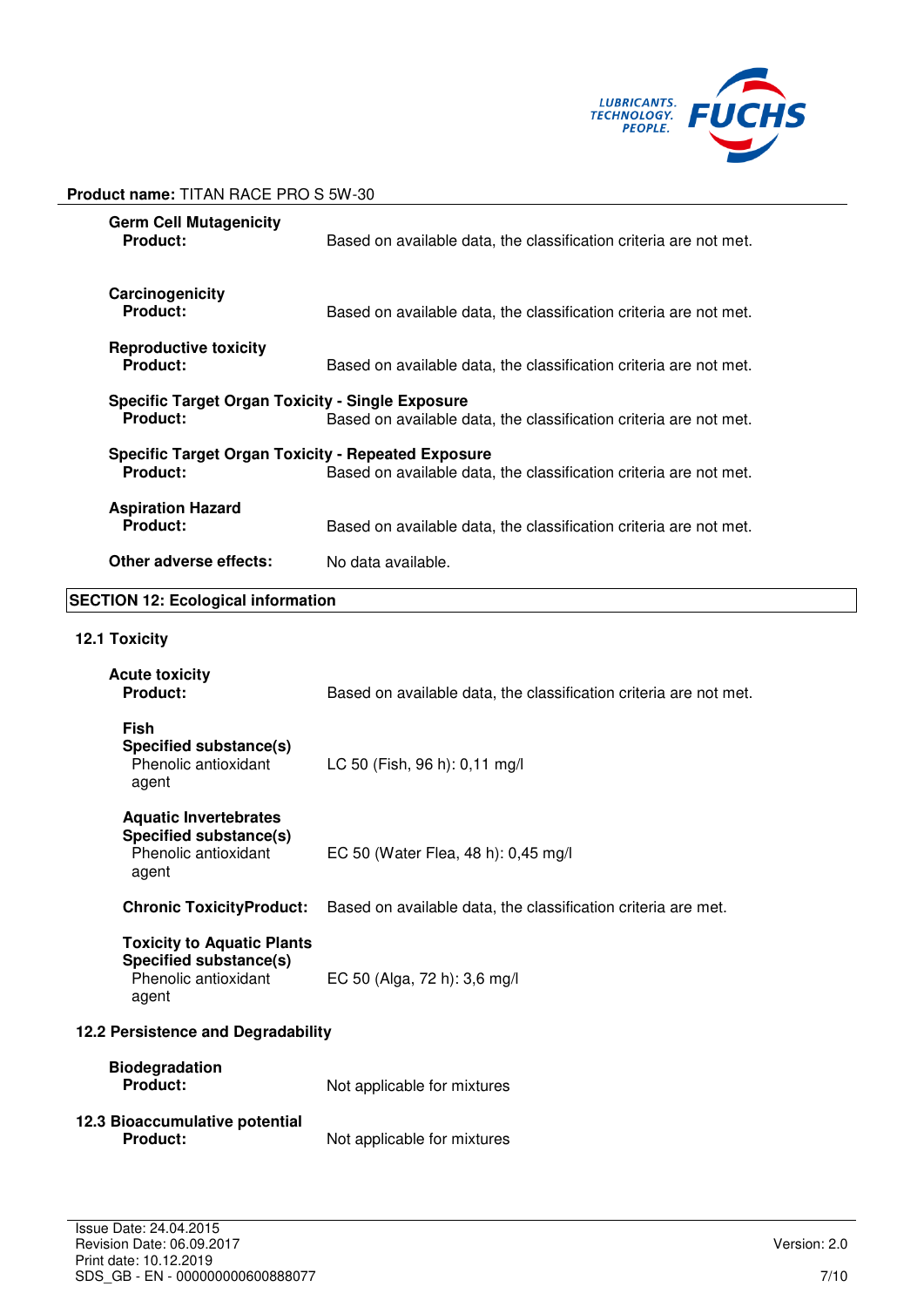

| 12.4 Mobility in soil:<br>Product:                                                                                                                                               | Not applicable for mixtures                                                            |  |  |  |
|----------------------------------------------------------------------------------------------------------------------------------------------------------------------------------|----------------------------------------------------------------------------------------|--|--|--|
|                                                                                                                                                                                  |                                                                                        |  |  |  |
| 12.5 Results of PBT and vPvB<br>assessment:                                                                                                                                      | The product does not contain any substances fulfilling the PBT/vPvB criteria.          |  |  |  |
| 12.6 Other adverse effects:                                                                                                                                                      | Harmful to aquatic life with long lasting effects.                                     |  |  |  |
| <b>Water Hazard Class</b><br>(WGK):                                                                                                                                              | WGK 2: water-endangering.                                                              |  |  |  |
| <b>SECTION 13: Disposal considerations</b>                                                                                                                                       |                                                                                        |  |  |  |
|                                                                                                                                                                                  |                                                                                        |  |  |  |
| 13.1 Waste treatment methods                                                                                                                                                     |                                                                                        |  |  |  |
| <b>General information:</b>                                                                                                                                                      | Dispose in accordance with all applicable regulations.                                 |  |  |  |
| <b>Disposal methods:</b>                                                                                                                                                         | Discharge, treatment, or disposal may be subject to national, state, or local<br>laws. |  |  |  |
| <b>European Waste Codes</b>                                                                                                                                                      |                                                                                        |  |  |  |
|                                                                                                                                                                                  | 13 02 06*: synthetic engine, gear and lubricating oils                                 |  |  |  |
| <b>SECTION 14: Transport information</b>                                                                                                                                         |                                                                                        |  |  |  |
| <b>ADR/RID</b><br>14.1 UN Number:<br>14.2 UN Proper Shipping Name:<br>14.3 Transport Hazard Class(es)<br>Class:<br>$Label(s)$ :<br>Hazard No. (ADR):<br>Tunnel restriction code: | Non-dangerous goods                                                                    |  |  |  |
| 14.4 Packing Group:                                                                                                                                                              |                                                                                        |  |  |  |

# **ADN**

| אכ                                 |                     |
|------------------------------------|---------------------|
| 14.1 UN Number:                    |                     |
| 14.2 UN Proper Shipping Name:      |                     |
| 14.3 Transport Hazard Class(es)    |                     |
| Class:                             | Non-dangerous goods |
| $Label(s)$ :                       |                     |
| 14.3 Packing Group:                |                     |
| 14.5 Environmental hazards:        |                     |
| 14.6 Special precautions for user: |                     |
|                                    |                     |

14.5 Environmental hazards: – 14.6 Special precautions for user: –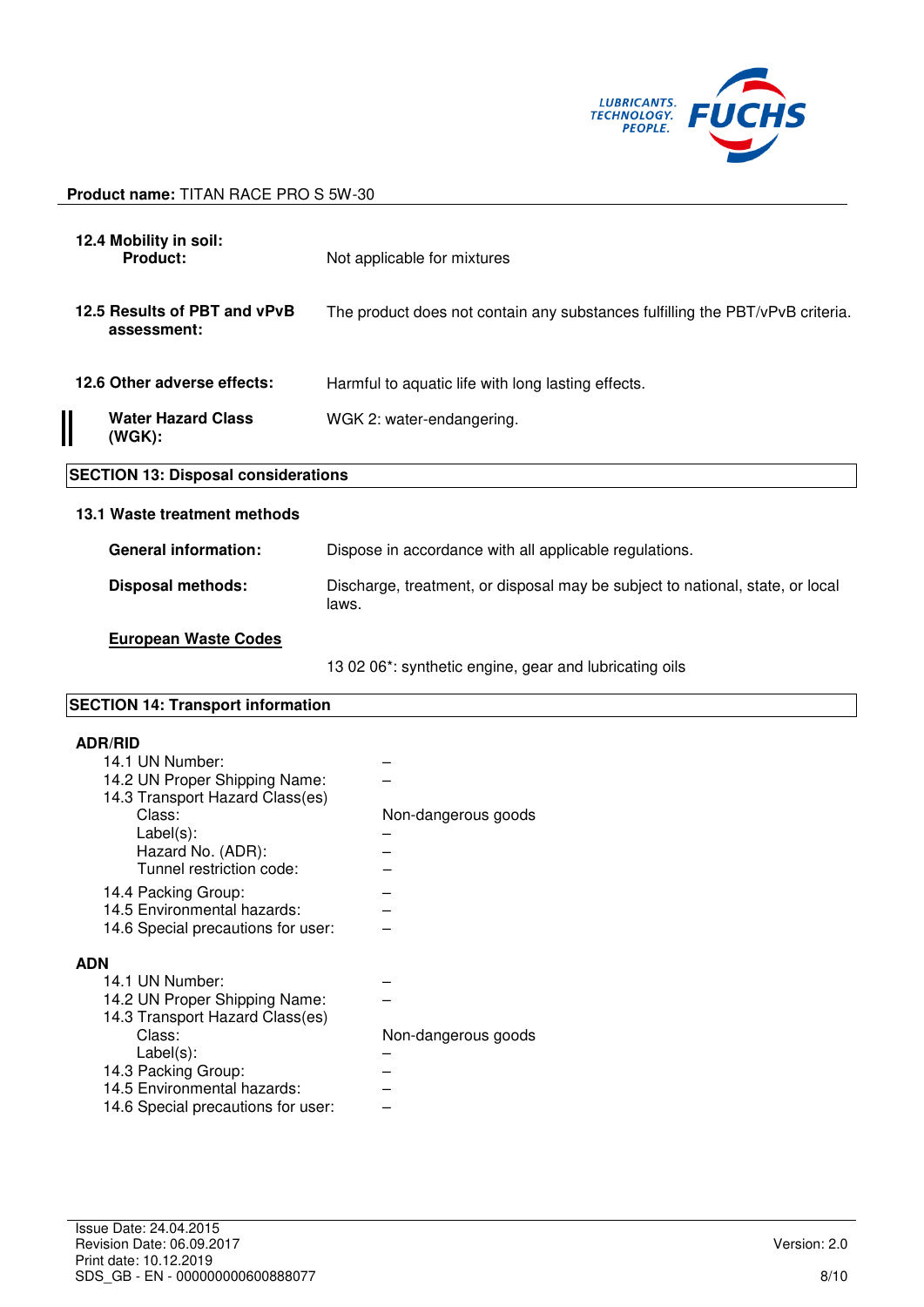

| <b>IMDG</b>                        |                     |
|------------------------------------|---------------------|
| 14.1 UN Number:                    |                     |
| 14.2 UN Proper Shipping Name:      |                     |
| 14.3 Transport Hazard Class(es)    |                     |
| Class:                             | Non-dangerous goods |
| $Label(s)$ :                       |                     |
| EmS No.:                           |                     |
| 14.3 Packing Group:                |                     |
| 14.5 Environmental hazards:        |                     |
|                                    |                     |
| 14.6 Special precautions for user: |                     |
| ΙΑΤΑ                               |                     |
| 14.1 UN Number:                    |                     |
| 14.2 Proper Shipping Name:         |                     |
| 14.3 Transport Hazard Class(es):   |                     |
| Class:                             | Non-dangerous goods |
| $Label(s)$ :                       |                     |
|                                    |                     |
| 14.4 Packing Group:                |                     |
| 14.5 Environmental hazards:        |                     |
| 14.6 Special precautions for user: |                     |

**14.7 Transport in bulk according to Annex II of MARPOL and the IBC Code**: not applicable.

# **SECTION 15: Regulatory information**

**15.1 Safety, health and environmental regulations/legislation specific for the substance or mixture:**

# **EU Regulations**

**Regulation (EC) No. 2037/2000 Substances that deplete the ozone layer:** none

**Regulation (EC) No. 850/2004 on persistent organic pollutants:** none

**15.2 Chemical safety assessment:**  No Chemical Safety Assessment has been carried out.

## **SECTION 16: Other information**

| <b>Revision Information:</b>                   | Vertical lines in the margin indicate an amendment.                                                                                                                                                                                                                      |  |  |  |
|------------------------------------------------|--------------------------------------------------------------------------------------------------------------------------------------------------------------------------------------------------------------------------------------------------------------------------|--|--|--|
| Wording of the H-statements in section 2 and 3 |                                                                                                                                                                                                                                                                          |  |  |  |
| H315                                           | Causes skin irritation.                                                                                                                                                                                                                                                  |  |  |  |
| H317                                           | May cause an allergic skin reaction.                                                                                                                                                                                                                                     |  |  |  |
| H400                                           | Very toxic to aquatic life.                                                                                                                                                                                                                                              |  |  |  |
| H410                                           | Very toxic to aquatic life with long lasting effects.                                                                                                                                                                                                                    |  |  |  |
| H412                                           | Harmful to aquatic life with long lasting effects.                                                                                                                                                                                                                       |  |  |  |
| <b>Other information:</b>                      | The classification complies with the current EU lists; however, it has been<br>supplemented with expert literature information and information provided<br>by/about our company. It was derived from the test data and/or the<br>application of the conventional method. |  |  |  |
| <b>Revision Date:</b>                          | 06.09.2017                                                                                                                                                                                                                                                               |  |  |  |